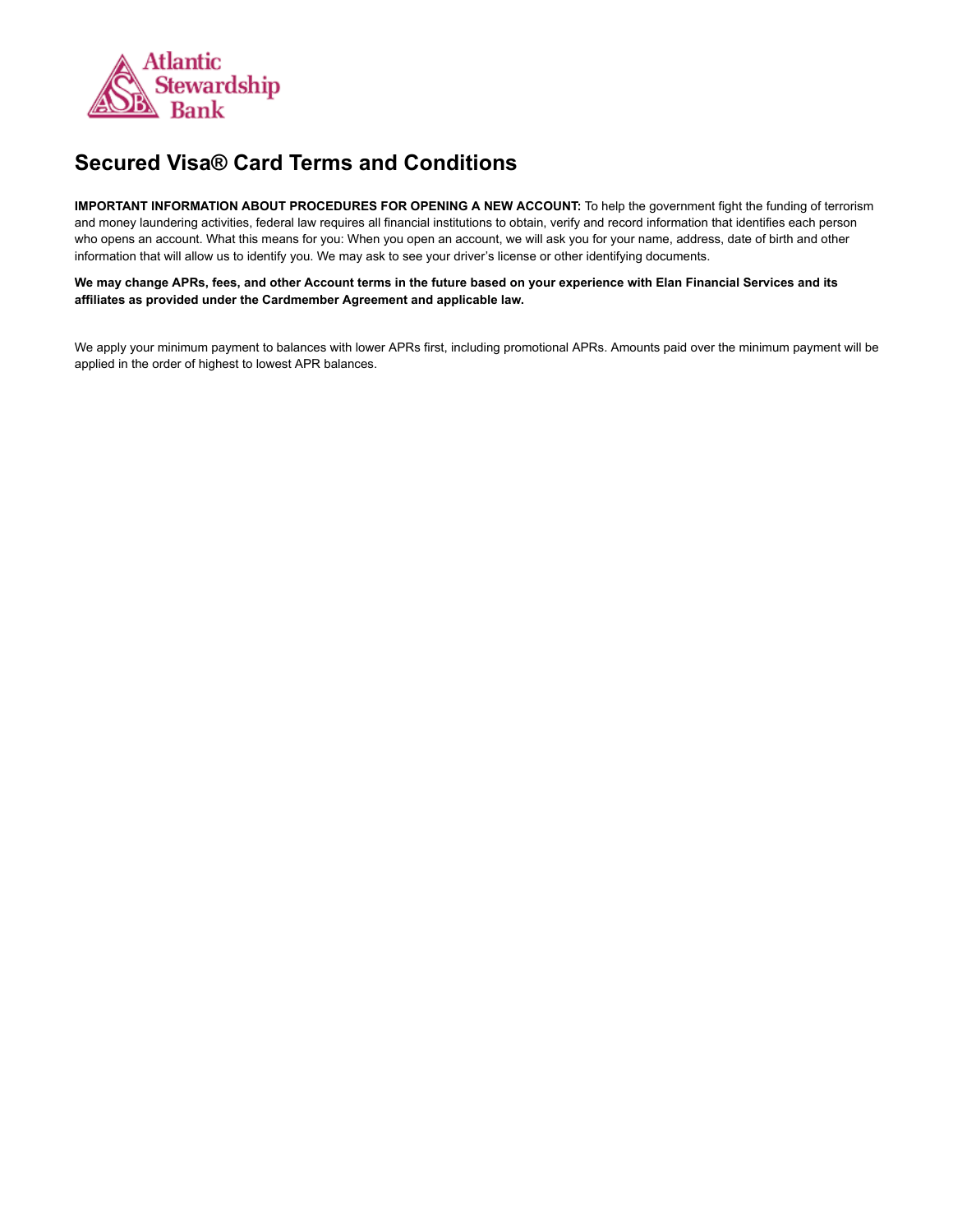| <b>Interest Rates and Interest Charges</b>  | <b>Secured Visa® Card</b>                                                                                                    |
|---------------------------------------------|------------------------------------------------------------------------------------------------------------------------------|
| Annual Percentage Rate (APR) for            | Secured: $21.49\%$                                                                                                           |
| <b>Purchases</b>                            |                                                                                                                              |
| <b>APR for Balance Transfers</b>            | This APR will vary with the market based on the Prime Rate.<br>Secured: 21.49%                                               |
|                                             |                                                                                                                              |
|                                             | This APR will vary with the market based on the Prime Rate.                                                                  |
| <b>APR for Cash Advances</b>                | Secured: 24.49%                                                                                                              |
|                                             | This APR will vary with the market based on the Prime Rate.                                                                  |
| Penalty APR and When it Applies             | Not applicable                                                                                                               |
| How to Avoid Paying Interest on             | Your due date is 24 - 30 days after the close of each billing cycle. We will not charge you interest                         |
| <b>Purchases</b>                            | on purchases if you pay your entire balance by the due date each month.                                                      |
| Minimum Interest Charge                     | If you are charged interest, the charge will be no less than \$2.                                                            |
| For Credit Card Tips from the               | To learn more about factors to consider when applying for or using a credit card, visit the website                          |
|                                             | Consumer Financial Protection Bureau of the Consumer Financial Protection Bureau at http://www.consumerfinance.gov/learnmore |
| Fees                                        | <b>Secured Visa® Card</b>                                                                                                    |
| <b>Annual Fee</b>                           |                                                                                                                              |
| Annual Membership Fee                       | \$35                                                                                                                         |
| <b>Transaction Fees</b>                     |                                                                                                                              |
| <b>Balance Transfer</b>                     | Either 3% of the amount of each transfer or \$5 minimum, whichever is greater.                                               |
| Convenience Check Cash Advance <sup>1</sup> | Either 3% of the amount of each advance or \$5 minimum, whichever is greater.                                                |
| Cash Advance ATM                            | Either 4% of the amount of each advance or \$10 minimum, whichever is greater.                                               |
| Cash Advance                                | Either 4% of the amount of each advance or \$10 minimum, whichever is greater.                                               |
| Cash Equivalent Advance                     | Either 4% of the amount of each advance or \$20 minimum, whichever is greater.                                               |
| Overdraft Protection <sup>2</sup>           | \$10                                                                                                                         |
| Foreign Transaction                         | 2% of each foreign purchase transaction or foreign ATM advance transaction in U.S. Dollars                                   |
|                                             | 3% of each foreign purchase transaction or foreign ATM advance transaction in a Foreign                                      |
|                                             | Currency                                                                                                                     |
| <b>Penalty Fees</b>                         |                                                                                                                              |
| Late Payment                                | Up to $$37$                                                                                                                  |
| <b>Returned Payment</b>                     | Up to $$35$                                                                                                                  |
| Overlimit                                   | <b>None</b>                                                                                                                  |

**How We Will Calculate Your Balance:** We use a method called 'average daily balance (including new purchases)'. See your Cardmember Agreement for more details.

**Billing Rights:** Information on your rights to dispute transactions and how to exercise those rights is provided in your Cardmember Agreement.

The information about the costs of the card described in this application is accurate as of 03/2017. This information may have changed after this date. To find out what may have changed, call us at 1-800-558-3424 (we accept relay calls) or write to us at P.O. Box 6354, Fargo, ND 58125-6354.

<sup>1</sup>Not all product receive Convenience Checks.

<sup>2</sup>Not all products offer Overdraft Protection.

**How Variable Interest Rates Are Determined:** After the introductory period, your interest rate is a variable rate and is determined by a combination of the Prime Rate (which may vary) added to a margin (which does not change). Because the Prime Rate may vary, your variable interest rate will go up or down if the Prime Rate changes. If you are granted an Account, the following rates on the Account are variable: Non-Introductory Purchase Rate; Non-Introductory Balance Transfer Rate; Cash Advance Rate. More information is available in the Cardmember Agreement.

**Notice to New York Residents:** You may contact the New York State Department of Financial Services by telephone at (800)3423736 or visit its website at [www.dfs.ny.gov](http://www.dfs.ny.gov/) for free information on comparative credit card rates, fees and interest-free periods.

**Notice to California Residents**: An applicant, if married, may apply for a separate account.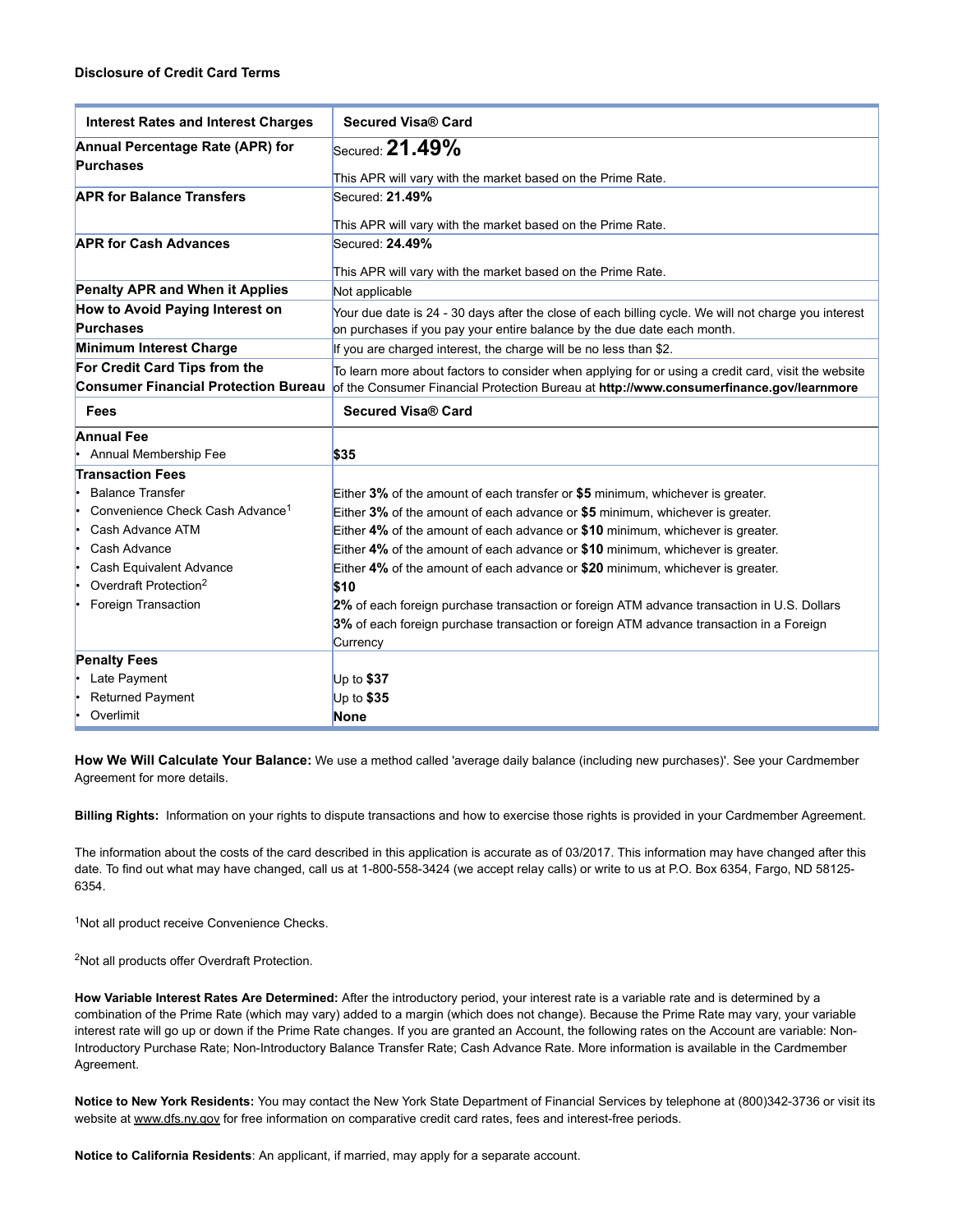**Notice to Married Wisconsin Residents:** No provision of any marital property agreement, unilateral statement under section 766.59 of the Wisconsin statutes or court decree under section 766.70, adversely affects our interest unless we, prior to the time the credit is granted or an open-end credit plan is entered into, are furnished a copy of the agreement, decree or court order, or have actual knowledge of the adverse provision. IF YOU ARE A MARRIED WISCONSIN RESIDENT, CREDIT EXTENDED UNDER THIS ACCOUNT WILL BE INCURRED IN THE INTEREST OF YOUR MARRIAGE OR FAMILY.

**Notice to Ohio Residents:** The Ohio laws against discrimination require that all creditors make credit equally available to all creditworthy customers, and that credit reporting agencies maintain separate credit histories on each individual upon request. The Ohio Civil Rights Commission administers compliance with this law.

## **IMPORTANT TERMS AND APPLICATION AGREEMENT**

By submitting this application, you understand and agree that Elan Financial Services ("we," "us" or "our"), as the creditor and issuer of your Account, will rely on the information provided here in making this credit decision, and you certify that such information is accurate and complete to the best of your knowledge. If we open an Account based on this Application, you will be individually liable (or, for joint Accounts, individually and jointly liable) for all authorized charges and for all fees referred to in the most recent Cardmember Agreement, which may be amended from time to time. We may request consumer credit reports about you for evaluating this Application and in the future for reviewing Account credit limits, for Account renewal, for servicing and collection purposes and for other legitimate purposes associated with your Account. Upon your request, we will inform you if a consumer report was requested and, if it was, provide you with the name and address of the consumer reporting agency that furnished the report. By providing us with a telephone number for a cellular phone or other wireless device, including a number that you later convert to a cellular number, you are expressly consenting to receiving communications—including but not limited to prerecorded or artificial voice message calls, text messages, and calls made by an automatic telephone dialing system—from us and our affiliates and agents at that number. This express consent applies to each such telephone number that you provide to us now or in the future and permits such calls for non-marketing purposes. Calls and messages may incur access fees from your cellular provider. By submitting this application, you also agree that we may verify your employment, income, address and all other information provided with other creditors, credit reporting agencies, employers, third parties and through records maintained by federal and state agencies (including state motor vehicle departments) and waive any rights of confidentiality you may have in that information under applicable law. You agree that, in order to open and administer the Account that may be established as a result of this Application, we and the correspondent financial institution that solicited this Application may share certain information about you and your ongoing Account activity. By submitting this application, you certify that you read and understood the disclosures here and you agree to the terms of this Application.

**Secured Savings Account Application**: I request that you establish a Secured Savings Account (the "SSA"†) for the Primary Applicant in the amount of the check I have enclosed. I understand that no certificate of deposit, note, or other instrument will be issued to me to evidence the SSA and that the SSA will be subject to the rules which will be provided to me. The SSA will be established with U.S. Bank National Association upon approval of my credit card application, but I agree my check may be cashed and the funds held in trust for me without interest until the credit decision is made. If my application is not approved, the full amount of the check will be returned to the Primary Applicant at the address shown on this application. No withdrawals will be allowed from the SSA until after the Secured Card Account has been closed and repaid in full or until we have released our security interest in the SSA.

ITIN Certification: Under penalties of perjury, I certify that (1) the number shown on this application is my correct taxpayer identification number and (2) I am not subject to backup withholding because: a) I am exempt from backup withholding, or b) I have not been notified by the Internal Revenue Service (IRS) that I am subject to backup withholding as a result of a failure to report all interest or dividends, or c) the IRS has notified me that I am no longer subject to backup withholding and 3) I am a U.S. person (including a U.S. resident alien).

You must cross out item 2 above if you have been notified by the IRS that you are currently subject to backup withholding because you have failed to report all interest and dividends on your tax return.

Security Agreement: As a condition to obtaining my Secured Credit Card (the "Secured Card Account"), I hereby grant to you a security interest in, and assign and transfer to you all rights, title, and interest in my SSA held at U.S. Bank National Association and all interest, additions, and proceeds therein to secure the payment and performance of my obligations to you associated with my Secured Card Account and all obligations to you under my Secured Card Account Cardmember Agreement. The SSA will be opened in the name of "Elan –

† FDIC insured

 $\times$   $\qquad$  /  $\qquad$  /  $\qquad$  /  $\qquad$  /  $\qquad$  /  $\qquad$  /  $\qquad$  /  $\qquad$  /  $\qquad$  /  $\qquad$  /  $\qquad$  /  $\qquad$  /  $\qquad$  /  $\qquad$  /  $\qquad$  /  $\qquad$  /  $\qquad$  /  $\qquad$  /  $\qquad$  /  $\qquad$  /  $\qquad$  /  $\qquad$  /  $\qquad$  /  $\qquad$  /  $\qquad$  /  $\qquad$  /  $\qquad$  / Signature of Applicant Date

\_\_\_\_\_\_\_\_\_\_\_\_\_\_\_\_\_\_\_\_\_\_\_\_\_\_\_\_\_\_\_\_\_\_\_\_\_\_\_\_\_\_\_\_\_\_\_\_\_\_\_\_\_\_\_\_

X \_\_\_\_\_\_\_\_\_\_\_\_\_\_\_\_\_\_\_\_\_\_\_\_\_\_\_\_\_\_\_\_\_\_\_\_\_\_\_\_\_\_\_\_\_\_\_\_\_\_\_\_/\_\_\_\_ /\_\_\_\_\_\_\_\_

<sup>(</sup>Insert applicant's name)

Secured Credit Card Collateral Account" using my Social Security Number provided on this Application. I agree that while this security interest is in effect, you will have exclusive dominion and control and you will have the sole right and power to redeem, collect, and withdraw any part or the full amount of the SSA. If I am in default under the terms of my Secured Card Account Cardmember Agreement, I agree that you will have all rights the law allows, including the right to take funds from the SSA and apply them to my Credit Card Account balance without my further consent or notice to me.

By signing below, I agree to the terms of the Secured Savings Account application, ITIN Certification, and Security Agreement, and I agree that all agreements between you and me will be made when accepted or approved by you, and governed by the laws of the State of North Dakota and federal law.

The Internal Revenue Service does not require the Applicant's consent to any provision of this document other than the certifications required to avoid backup withholding.